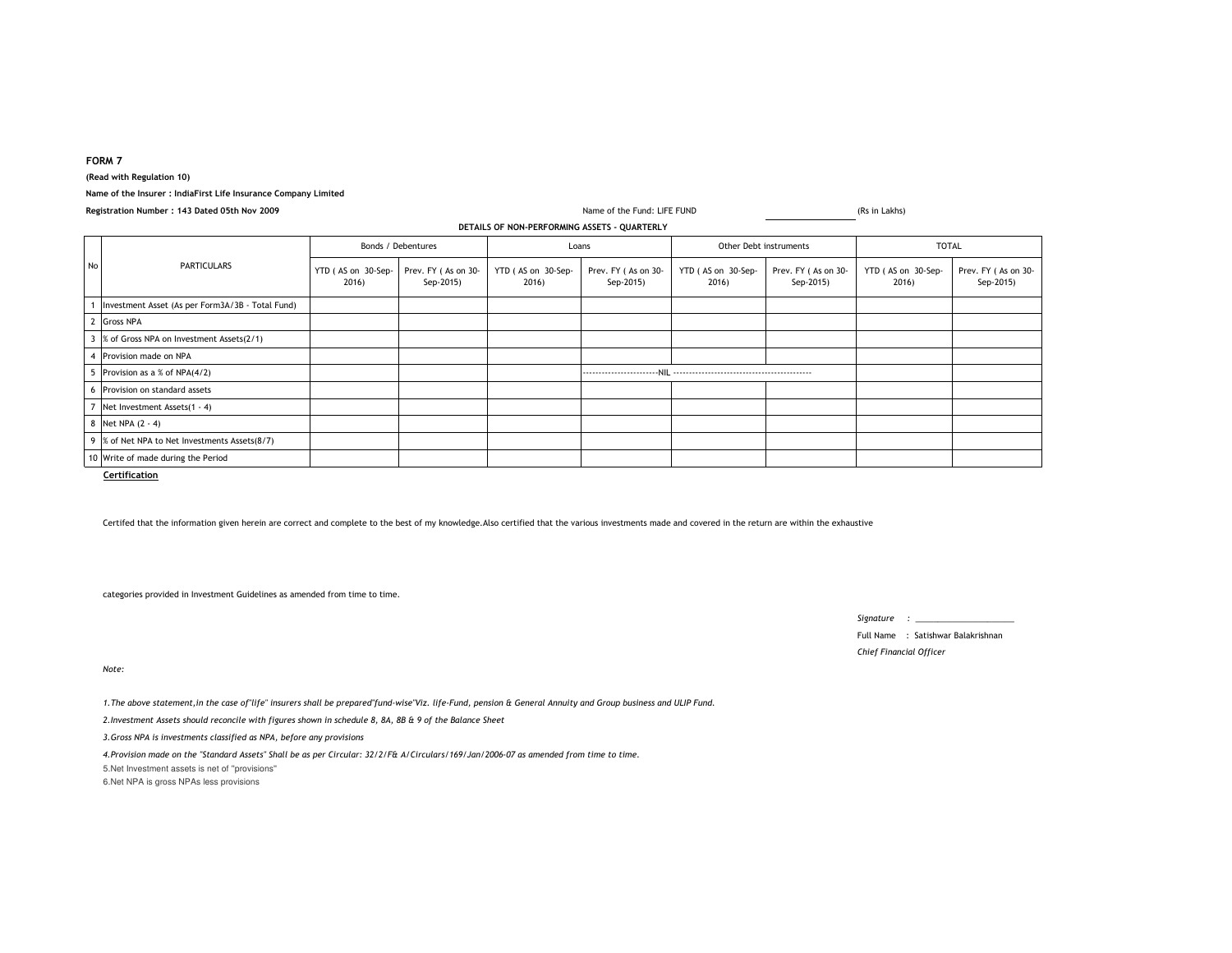## 7.Write off as approved by the Board

**FORM 7**

**(Read with Regulation 10)**

# **Name of the Insurer : IndiaFirst Life Insurance Company Limited**

|    | Registration Number: 143 Dated 05th Nov 2009     | Name of the Fund: PENSION AND GEN ANNUITY BUSINESS<br>(Rs in Lakhs) |                                  |                             |                                  |                             |                                  |                             |                                  |  |
|----|--------------------------------------------------|---------------------------------------------------------------------|----------------------------------|-----------------------------|----------------------------------|-----------------------------|----------------------------------|-----------------------------|----------------------------------|--|
|    | DETAILS OF NON-PERFORMING ASSETS - OUARTERLY     |                                                                     |                                  |                             |                                  |                             |                                  |                             |                                  |  |
|    | <b>PARTICULARS</b>                               | Bonds / Debentures                                                  |                                  | Loans                       |                                  | Other Debt instruments      |                                  | <b>TOTAL</b>                |                                  |  |
| No |                                                  | YTD (AS on 30-Sep-<br>2016)                                         | Prev. FY (As on 30-<br>Sep-2015) | YTD (AS on 30-Sep-<br>2016) | Prev. FY (As on 30-<br>Sep-2015) | YTD (AS on 30-Sep-<br>2016) | Prev. FY (As on 30-<br>Sep-2015) | YTD (AS on 30-Sep-<br>2016) | Prev. FY (As on 30-<br>Sep-2015) |  |
|    | Investment Asset (As per Form3A/3B - Total Fund) |                                                                     |                                  |                             |                                  |                             |                                  |                             |                                  |  |
|    | <b>Gross NPA</b>                                 |                                                                     |                                  |                             |                                  |                             |                                  |                             |                                  |  |
|    | % of Gross NPA on Investment Assets(2/1)         |                                                                     |                                  |                             |                                  |                             |                                  |                             |                                  |  |
|    | Provision made on NPA                            |                                                                     |                                  |                             |                                  |                             |                                  |                             |                                  |  |
|    | Provision as a % of NPA(4/2)                     |                                                                     |                                  |                             |                                  |                             |                                  |                             |                                  |  |
|    | Provision on standard assets                     |                                                                     |                                  |                             |                                  |                             |                                  |                             |                                  |  |
|    | Net Investment Assets(1 - 4)                     |                                                                     |                                  |                             |                                  |                             |                                  |                             |                                  |  |
|    | Net NPA $(2 - 4)$                                |                                                                     |                                  |                             |                                  |                             |                                  |                             |                                  |  |
|    | % of Net NPA to Net Investments Assets(8/7)      |                                                                     |                                  |                             |                                  |                             |                                  |                             |                                  |  |
|    | 10 Write of made during the Period               |                                                                     |                                  |                             |                                  |                             |                                  |                             |                                  |  |
|    | Certification                                    |                                                                     |                                  |                             |                                  |                             |                                  |                             |                                  |  |

Certifed that the information given herein are correct and complete to the best of my knowledge. Also certified that the various investments made and covered in the return are within the exhaustive categories provided in I Guidelines as amended from time to time.

*Signature : \_\_\_\_\_\_\_\_\_\_\_\_\_\_\_\_\_\_\_\_\_\_*

Full Name : Satishwar Balakrishnan*Chief Financial Officer*

*Note:*

*1.The above statement,in the case of"life" insurers shall be prepared"fund-wise"Viz. life-Fund, pension & General Annuity and Group business and ULIP Fund.*

*2.Investment Assets should reconcile with figures shown in schedule 8, 8A, 8B & 9 of the Balance Sheet*

*3.Gross NPA is investments classified as NPA, before any provisions*

*4.Provision made on the "Standard Assets" Shall be as per Circular: 32/2/F& A/Circulars/169/Jan/2006-07 as amended from time to time.*

5.Net Investment assets is net of ''provisions''

6.Net NPA is gross NPAs less provisions

7.Write off as approved by the Board